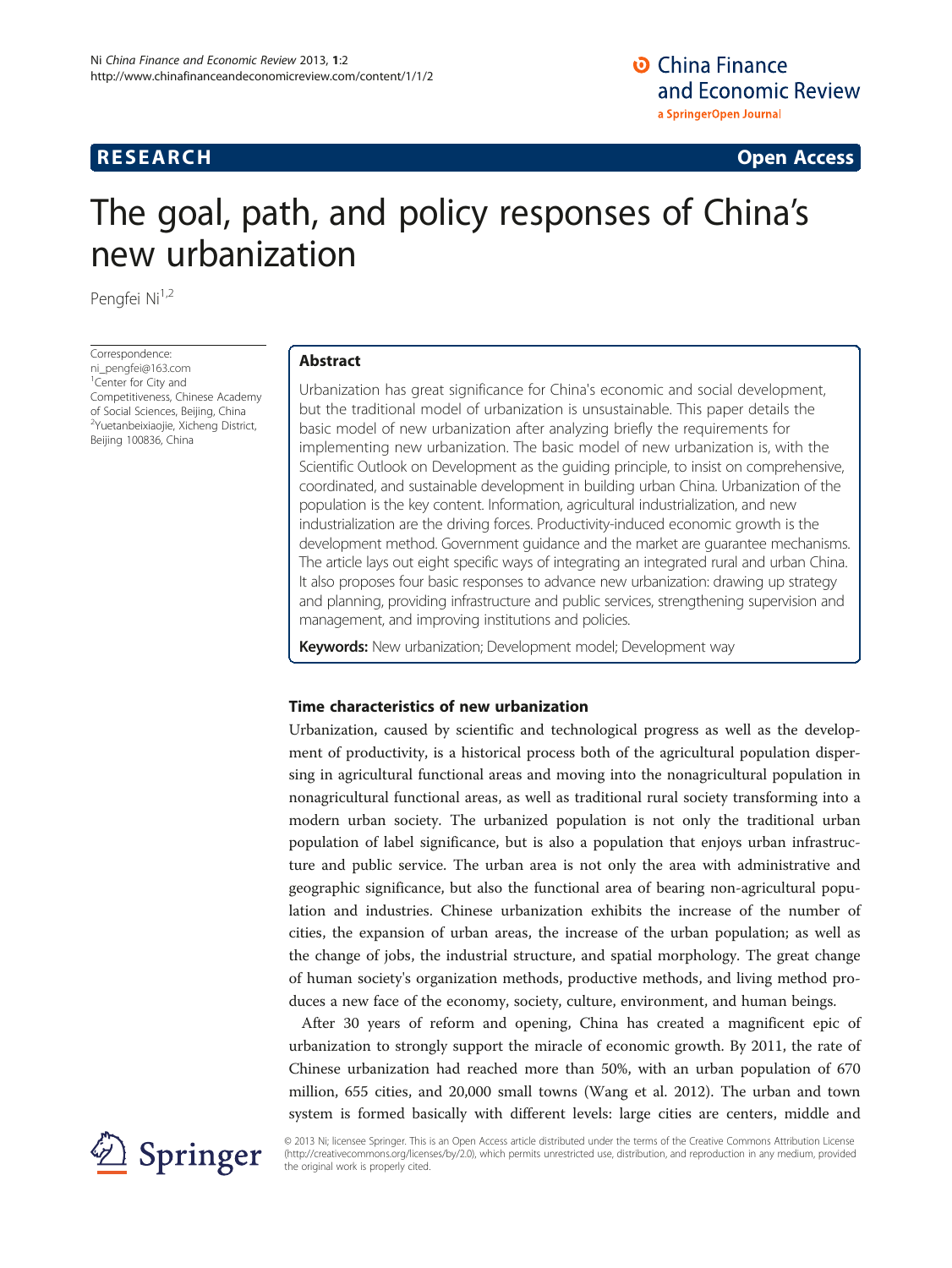small cities are the backbones, and small towns are fundamental. Today, Chinese urbanization is in the middle stage. The traditional urbanization mode, that is, economic development, is central target; export-oriented industrialization is central power; local government plays a key role; land is the main content; scale expansion is the development method; and the great volume of investment of material capital is the driving element. This is not sustainable. The traditional urbanization model has many problems, such as the population not being fully urbanized. Although 50% of the population lives in urban areas, only 35% of residents enjoy public services as residents with urban household registrations. Land is over-developed. Over the past 30 years, the population has doubled, while construction area has increased four times. Most people move into center cities with high administrative ranking, while middle cities develop slowly and small cities do not function well. Small towns are scattered. The traditional urbanization model causes other problems: high resource consumption, spatial centralization, imbalanced economic structure, pollution, and intensified social contradictions. Some cities and rural areas have serious 'urban disease' and 'rural disease', respectively.

Today, over 50% of the global population lives in the urban areas where science and technology changes rapidly, city development is more and more clustered, economic globalization is soaring, and the ecological environment continues to deteriorate. Economic globalization means that China may utilize all global factors, resources, and markets to push forward Chinese development. Information technology helps China digest and absorb global advanced technologies, such as advanced transportation technology and communications and networking technologies. Since world development is imbalanced, excessive consumption in developed countries and the rapid expansion of demand in emerging countries are causing a serious shortage of non-renewable resources. Meanwhile, excessive pollution in developed countries and increasing pollution in emerging countries is causing global warming and the continuing deterioration of the environment. For this reason, Chinese urbanization cannot take the traditional road.

China is now a middle-income country. Reform and opening has created a miracle of economic growth, which has enabled China to have enough capital, talent, and technology to transform and upgrade industries, including urbanization. Due to increasing individual, the enhancement of personal quality, social openness, and the awaking of citizen consciousness, China must look for new urbanization models to avoid the intensification of social contradictions and protect its fragile ecology. China is a large country with a large population and vast land, but resources are in serious shortage and distribution is imbalanced. There are great differences in economic, societal, and cultural development. Thus, Chinese urbanization must utilize its large-scale economic advantage to avoid over centralization and longdistance movement (Qiu [2003\)](#page-14-0).

In summary, in this new era, it is important to reflect deeply on China's urbanization model, and fully explore the model, path, and strategy of new urbanization in China (Wang [2010\)](#page-14-0).

## The basic model of new urbanization

On the basis of the problems of traditional urbanization, the time characteristics of future urbanization, and Chinese characteristics, this paper proposes a basic model of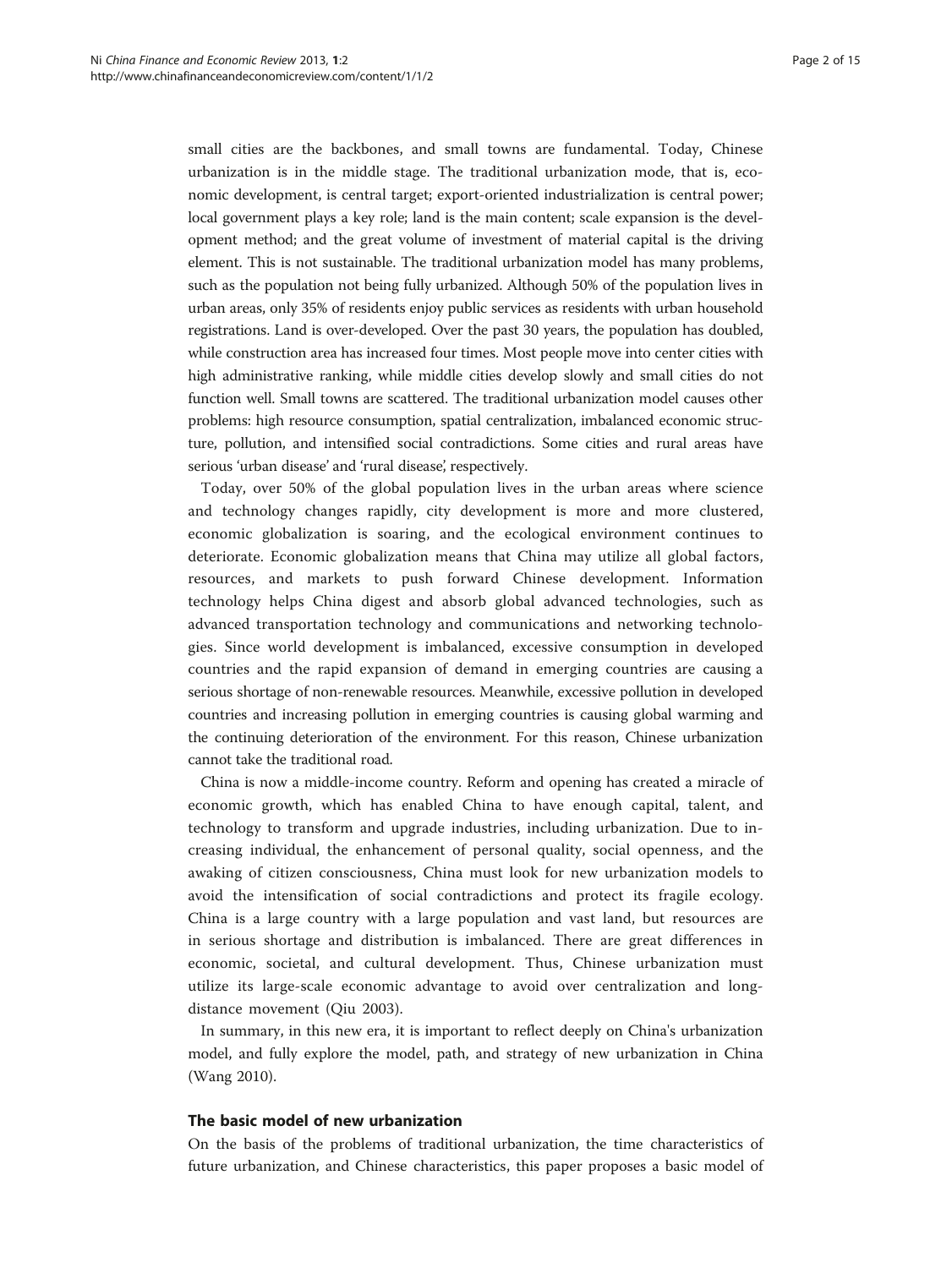new urbanization: with the Scientific Outlook on Development as the guiding principle, to insist on comprehensive, coordinated, and sustainable development in building urban China. Urbanization of the population is the key content. Information, agricultural industrialization, and new industrialization are the driving force. Productivityinduced economic growth is the development method. Government guidance and the market are guarantee mechanisms.

## The new final target of urban China is the integration of urban and rural areas

The final target of new urbanization is to build an urban China that integrates urban and rural areas. The integration of infrastructure will cover urban and rural areas in China, public services will be equal for everyone, and farmers and urban citizens will have the same opportunity to obtain knowledge, skills, personal quality, and income. The details can be described as following:

## New economy

In the context of new industrialization, the industrial system consists of hightechnology content, yields good economic returns, has low resource consumption, produces less environmental pollution, and is less labor intensive. The demand structure system is composed of domestic demand and consumer support. Human capital and technological innovation play a key role in the element structure system. Large companies and a great number of middle and small companies form the enterprise structure system.

## New society

Under the administration of new community, new social organization, and new society, the communication method is social, the social connection is international, living methods are modern, and residents' composition is diversified and mobile. Social class structure shows an olive shape and is harmonious.

## New environment

Beautiful natural scenery, good ecological environment, resource conservation, effective environmental protection, and a good relationship between people and the environment should be achieved.

## New governance

For urban–rural development and urban life, provide a social environment with a good system and rule of law, an open, convenient, and free-market environment, a free and open cultural environment, and a democratic and free political environment.

# The new main content is equal public services, which is the core of urbanization

Equal access to public services among all urban residents promotes people-first urbanization There are three kinds of population urbanization: university education urbanization, local urbanization, and migrant urbanization. Each portion makes up about 30%, while other urbanization accounts for 10%. The new main content of population urbanization is to give the three kinds of population urbanization equal access to public services, just like those with urban household registration. This is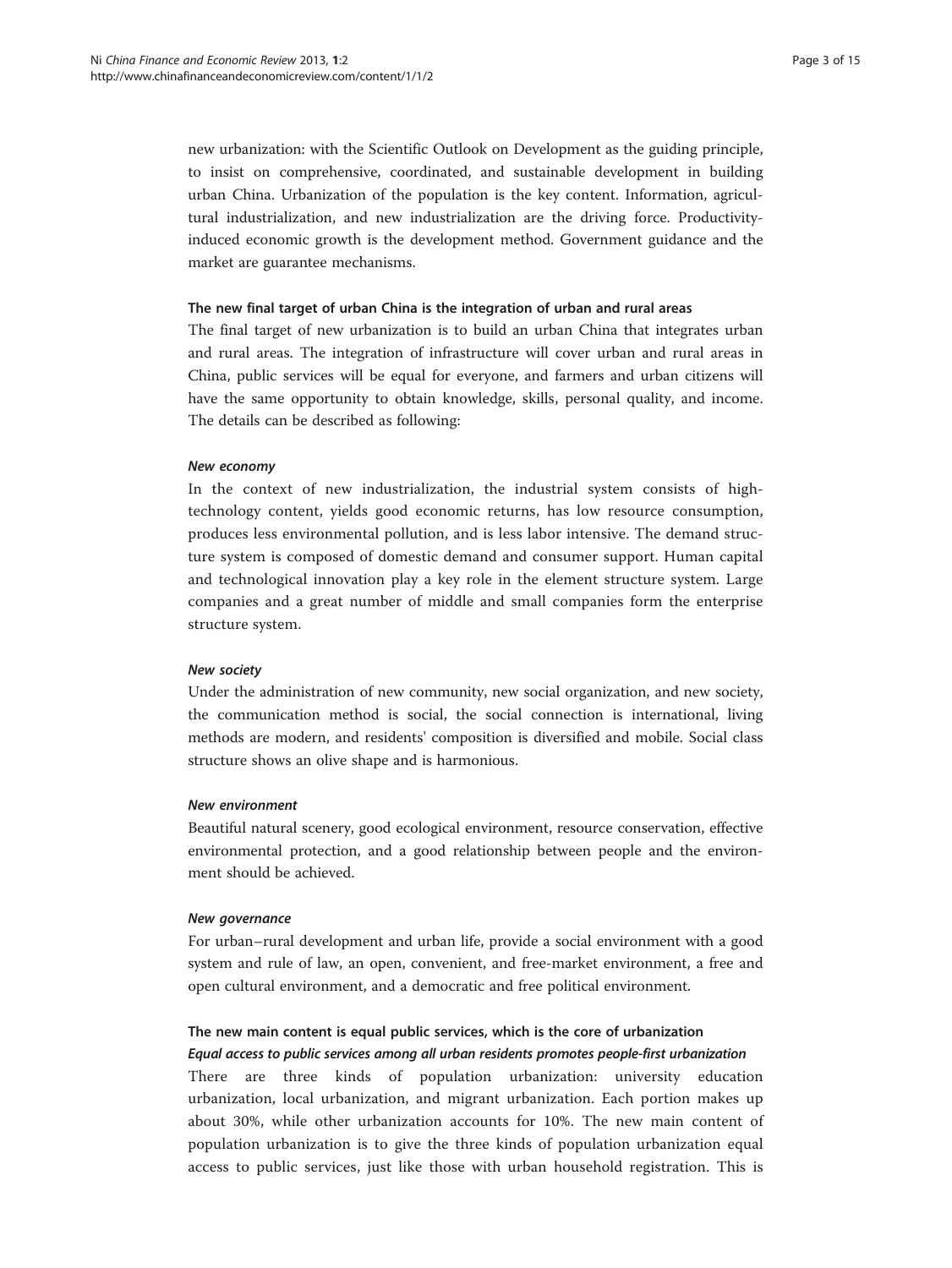particularly necessary for farmer laborers. In the future, the main point of urbanization will be to provide equal public service for 0.16 billion farmer laborers and newly added farmer laborers.

# The key is to optimize the utilization of land to promote productivity-induced economic growth urbanization

Land urbanization has mainly three fields: old urban area, new urban area, and rural settlement. The new content of land urbanization is to increase the land use efficiency by rebuilding old urban areas and to increase urban capacity by reducing the expansion of new urban areas. By adjusting rural settlements, the scale of rural construction land decreases. Simultaneously, the distribution of urban and rural areas should be optimized.

# It is necessary to overcome 'urban and rural diseases' in order to keep urbanization healthy and sustainable

After the rate of urbanization is over 50%, urban disease will burst centrally and rural areas may continue to deteriorate. Therefore, the main contain of new urbanization is to avoid 'urban and rural diseases' and to make sure urban and rural both win.

# New basic drivers are information technology, new industrialization, and modern agriculture

China's new urbanization has three new drivers due to global information, key technological breakthroughs, and the third industrial revolution.

# New pulling power

Information technology is based on new industrialization with high technology content, which yield good economic returns, has low resource consumption, produces less environmental pollution, and is less labor intensive. Information technology and the intelligent third industrial revolution will form new pulling power for new urbanization.

## New pushing power

China should fully utilize modern information technology, agricultural production, and management based on information and modern service. Agricultural mechanization, agricultural science, agricultural industrialization, and labor quality enhancement will form a new pushing power for new urbanization.

# New source of power

Information technology is a main representative of modern science and technology that indirectly affects urbanization supply and demand and directly decides urbanization scale, speed and quality. Information technology, new industrialization, and modern agriculture provide more powerful sources of power than before and ensure that urbanization is people-first, driven by innovation and sustainable development.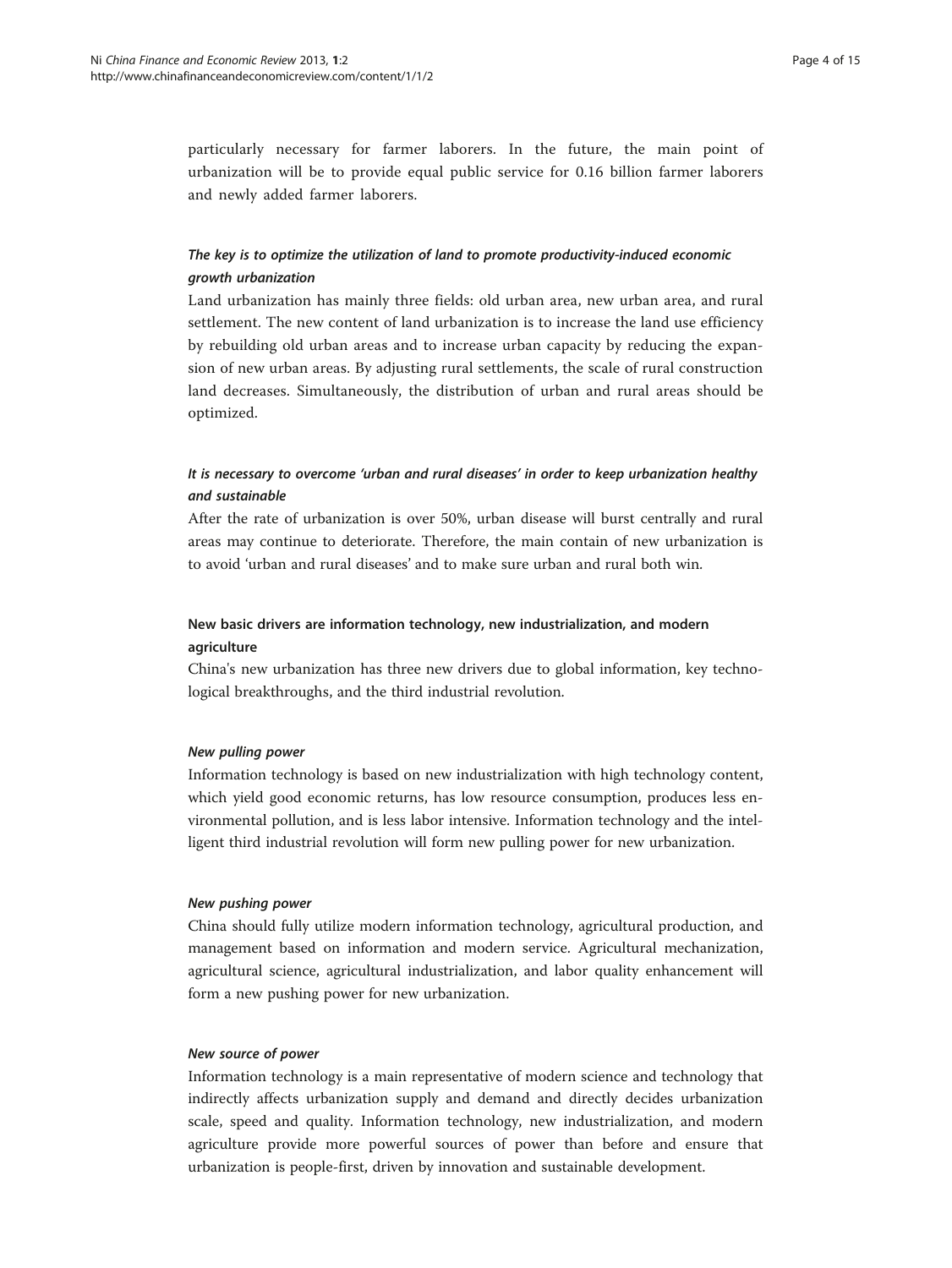# The new development method is productivity-induced, intensive economic growth It is a good idea to improve the construction density of urban and rural areas and to use underground space fully

It is necessary to increase industry and population density in limited urban space and to promote industrial clustering development and intensive land development.

## To optimize the layout of urban and rural areas

Reasonable layout of urban and rural areas and convenient connecting channels can improve the efficiency of resources, factors of production, and the industrial arrangement.

## To improve the function of urban and rural areas

Improving and building comprehensive urban and rural infrastructure and a public service system can improve service quality and attract investment.

## Breeding and utilizing high-end factors of production

It is necessary to decrease material capital investment and resource consumption and to use human capital and innovation to promote urbanization.

## Basic path of Chinese new urbanization

The accomplishment of new-content urbanization depends on new driving forces and methods to carry out target urbanization. It is crucial to keep a general way of sustainable development and new urbanization. Sustainable urbanization is development balanced between the short-term and long-term and development coordinated among the economy, society, and the environment that will allow future generations to develop sustainably and live and work in peace and contentment.

# Walk the road of people-first urbanization, pushing people to move to urban areas from rural areas

To build city needs people and people will live in new urban areas; thus, all tasks of urbanization should focus on people. The core of people-first urbanization is to allow farmers to move to urban areas, while at the same time allowing farmers to change their jobs from farmers to urban residents. These farmers have the same rights as citizens in urban areas: housing, education, pensions, income, entertainment, and health care. They also have the right to enjoy modern urban infrastructure and public service, to enjoy a good residential space environment, beautiful ecological environment, and a clean and highly efficient production environment. The purpose of people-first urbanization is to promote comprehensive social development, to raise personal quality and incomes, to improve factor supply, to enlarge consumption, and to maintain sustainable development between urban and rural areas.

# Walk a smooth road of urbanization where equality and efficiency are equally important

Population concentration and free movement can ensure the best distribution of resources and shared-scale economy and external economy, so as to raise economic efficiency. However, population concentration will cause high costs, urban disease, and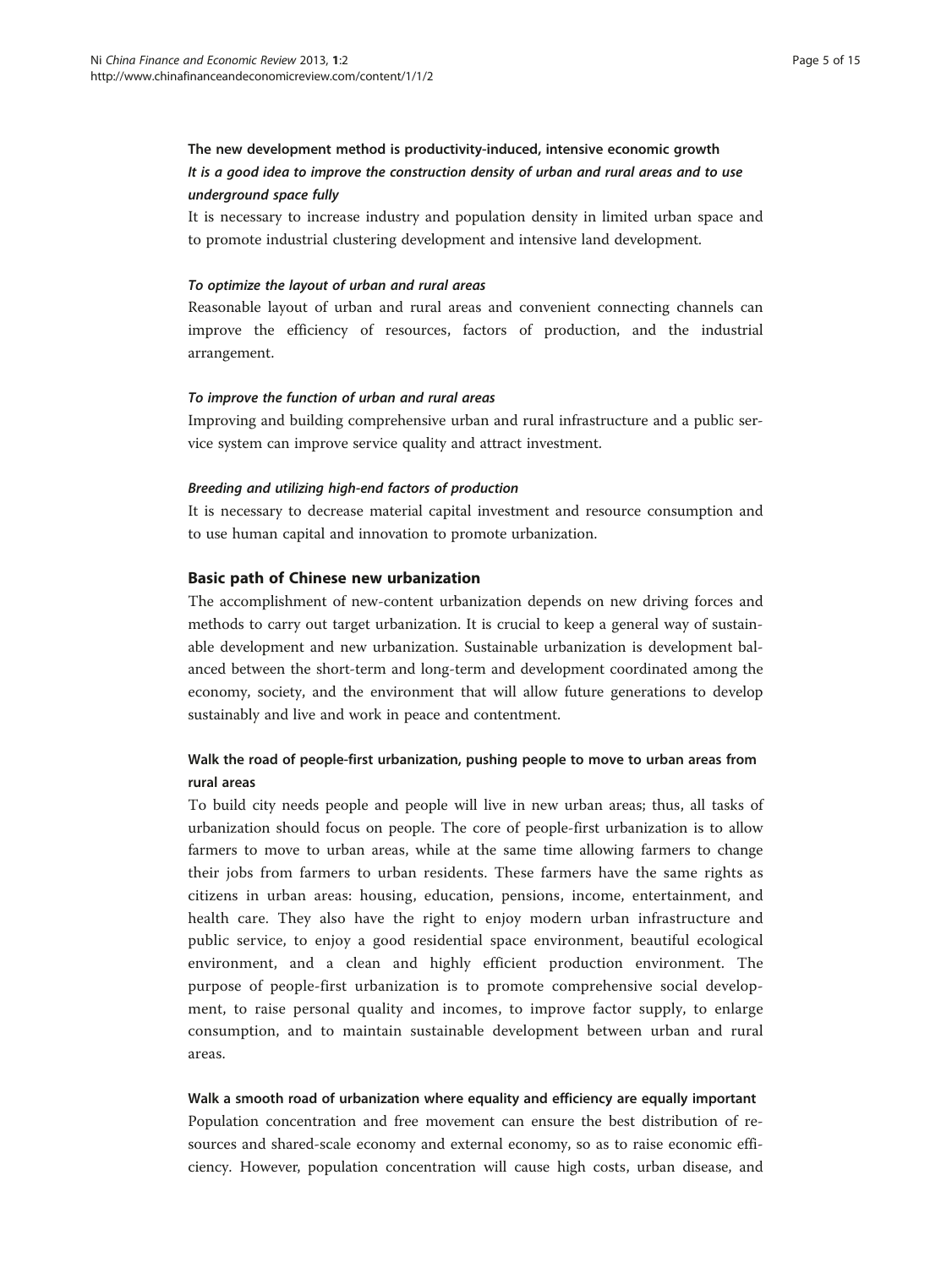enlarging regional disparities. It is necessary to push forward new urbanization. First, the general layout of urbanization should be designed to form a unified national market to reduce obstacles among separated markets in different cities to take advantage of the scale economy of a large country. On the other hand, reasonable measures must be taken to optimize the concentration of urbanization and maximize the benefit of the scale economy and external economy. Second, regarding the relation of urban scale and urban development, the road of urban clustering development emphasizes the coordination of large, middle, and small cities. The road of central city driving small cities should be changed. According to the principle of marginal cost being equal to marginal revenue, cities of different sizes are built in the different regions based on position, transportation, resources, environment, factors, and market conditions. Infrastructure networks will connect all cities to form an urban ribbon and to complement each other, so that all cities will benefit from the external economy. Third, walk the road of integration between urban and rural areas, that is, the integration of industry and agriculture, urban and rural, and urban citizens and rural residents. The dual structure of urban and rural economies should be broken to promote urban and rural areas complementing each other and lasting prosperity. Industry feeds back into agriculture by transfer payments to support rural vulnerable groups.

# Walk the road of urbanization where industry and the city interact to ensure lasting prosperity

First, the advantage of secondary industry should be maintained or expanded. Raising the international competitiveness of secondary industry is crucial to providing jobs and increased incomes. Second, it is necessary to develop various businesses, including production, consumption, distribution, and social service, in order to promote economic growth and speed up urbanization. Third, agricultural industrialization should be accelerated to raise agricultural efficiency and farmer incomes. Fourth, the implementation of a resident income plan ensures rising incomes and more job opportunities to promote urbanization and economic growth.

# Walk a green-development road of urbanization and ensure the natural beauty of the ecological system

Future urbanization does not walk the road of both protecting the environment after pollution and protecting the environment first with economic development second. Regarding the Chinese development condition, both economic prosperity and protection of the environment are important to ensure coordinated and sustainable development between ecology and the economy. First, the energy-saving environmental protection industry should be encouraged, so as to reduce the consumption of energy, water, and air. Second, the circular economy should be emphasized to produce more and consume less. Third, industrial zones should be built so all enterprises may share external economy and wastes will be treated centrally. Fourth, the government should encourage urban residents to carry out energysaving environmental protection in daily life and promote energy-saving environmental protection. Fifth, green areas should be increased to raise the self-purification ability of the environment. Sixth, green consumption should be encouraged to reduce consumption pollution. Seventh, occupation and allocation of resources should be managed reasonably to promote the positive interaction of urbanization and environmental protection.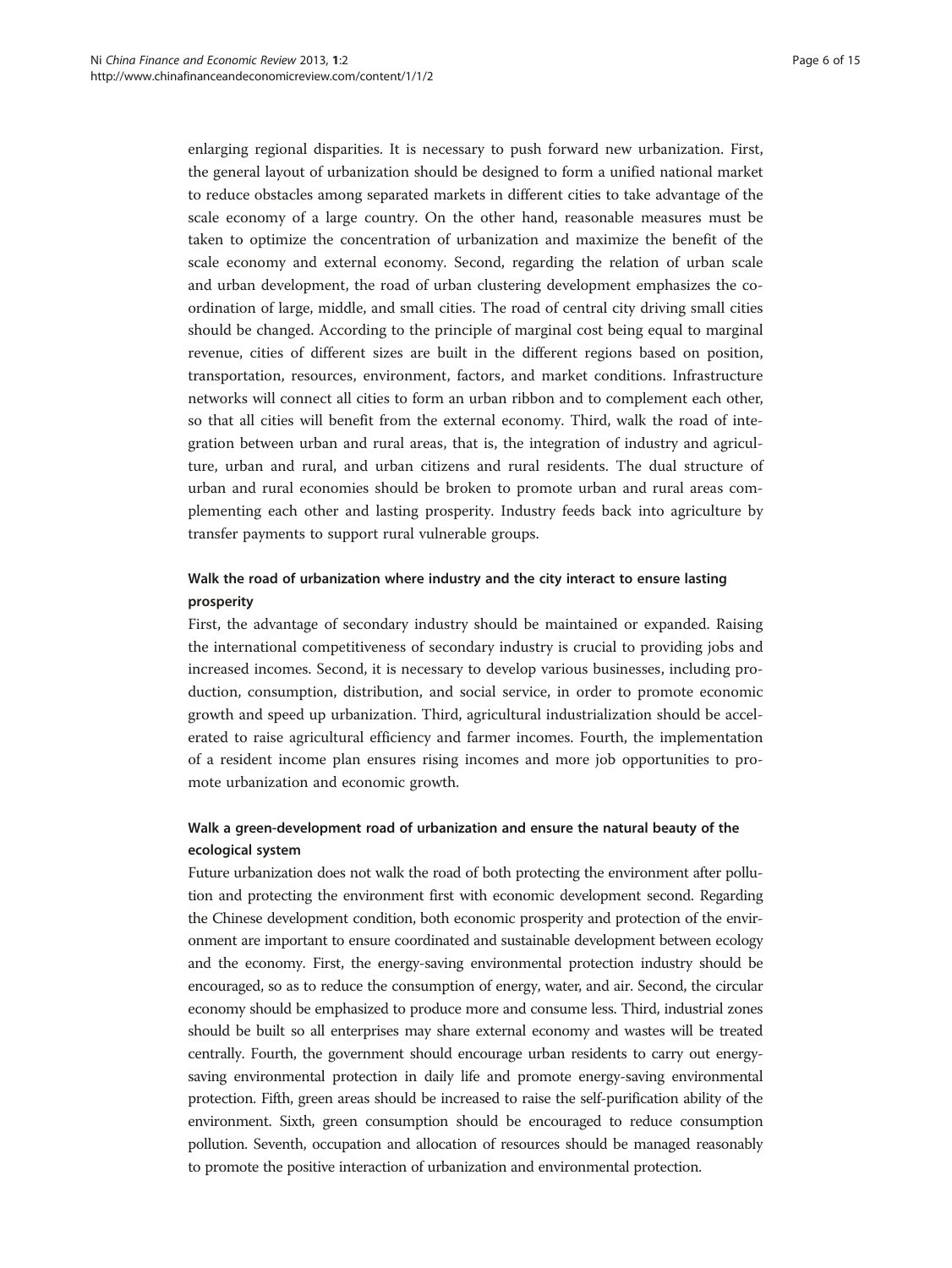#### Walk the road of inclusive-growth urbanization and ensure fairness and justice

The relationship of urbanization and social development should be focused on to ensure harmonious urbanization. First, in the field of politics, people of all social classes should have more opportunities to discuss and decide their issues of concern. Government should provide a platform for all people to create their own careers and share urban progress results. Second, in the field of society, the government should treat the relationship of government, businesses, and residents reasonably, protect the legal rights of farmers and urban residents, and respects residents' willingness and choice. Government treats reasonably the relationship of local residents and migrants, protects legal rights of migrants and enable migrant have a good relation with local residents. Government should reasonably handle the relationship between different income groups, encourage people to innovate, create jobs and make money, and should simultaneously take care of and protect weak groups. Social insurance policies should cover weak groups and narrow the gap between rich and poor.

Walk the innovation-and-drive road of urbanization and ensure that cities lead the future As a latecomer to urbanization, China should not hesitate to carry out a strategy of innovation and drive. First, the implementation of a strategy of innovation and drive may push economic growth, and the latecomer may become the leader. Therefore, the priority development of education is a key step by continuing to increase education investment, to lengthen compulsory education, and to extend occupational education and adult education. A multi-level education system matching the future Chinese economy should be established. Increasing science and technology investment ensures breeding the innovation main body, creating the innovation network, setting up the innovation platform, and forming a science and technology innovation system that will match urbanization development and the industrial system. Second, the implementation of institution and management innovation will ensure a sustainable new urbanization. Third, innovation is not only in technology, but also in management, particularly in development methods. China should strive for latecomers to become leaders.

Walk the road of government-guided urbanization and develop the basic role of the market Urbanization is the exhibition of main market entities sharing a preference for the external economy in space accumulation. It is also the accumulation and transformation of rural population to urban areas. Improving market system is conducive to the process of free selection of market entities. Because of the existence of market failures, it is difficult to achieve optimal equilibrium only by market selection. The government has to create suitable soft and hard conditions to promote healthy sustainable urbanization and development. On one hand, the flow of market entities helps to show their space preference. On the other hand, more attention should be paid to fairness or efficiency of land utilization. Therefore, the main functions of the government are to make forward-looking scientific planning, to build infrastructures in administrative areas, to provide equal public service for all residents, and to create fairness, justice, equality, and standard institutional conditions.

## Walk the road of open urbanization and ensure the individual character of cities

The advancement of new urbanization should face the whole world and have a global view to construct a fully international country and urban–rural areas. The strategy is to open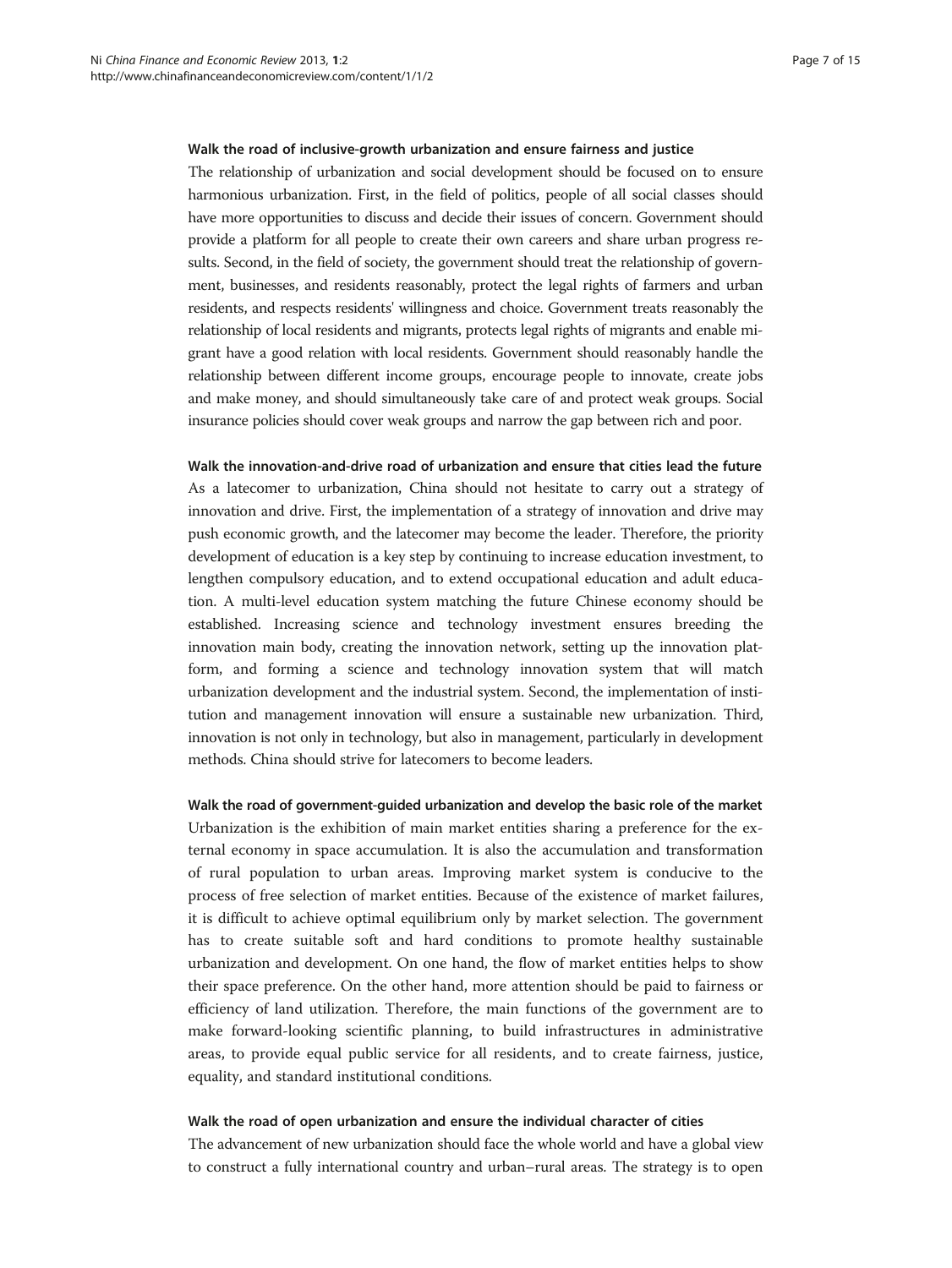to the whole world; to use global elements, resources, and markets; to learn from global development experiences; to insist on global standards; and to follow global development trends. Then, the advancement of new urbanization should stand on the local land and have individual character. Each city has its own individual character due to its different fundamentals, background, and environmental and development conditions. Large and central cities should perform the gathering function to develop technology-intensive and capital-intensive industries, so as to enhance radiating driving capacity to their regions. Productive service industries should also be developed to enhance technological innovation and institutional innovation. Large and central cities should become main powers to participate global competitiveness. Medium and small cities should keep industrial characteristics and accept industrial transfer and strong support from large cities. Since investment cost is low and industrial development conditions are better in medium and small cities, manufacturing industry is the main content to raise effective power to surrounding areas. Finally, the integration of foreign culture and native culture is also important. The absorption of foreign culture is the same as all rivers run into the sea. All urban residents should carry out protection and inheritance of their cultural heritage, respect native cultures and lifestyle characteristics, and reflect the fusion of ancient and modern cultural charm. The coexistence and integration of the development of diverse cultures is a remarkable characteristic in new urbanization.

## Policy responses to advance China's new urbanization

The basic model of new urbanization is, with the Scientific Outlook on Development as the guiding principle, to insist on comprehensive, coordinated, and sustainable development in building urban China. Urbanization of the population is the key content. Information, agricultural industrialization and new industrialization are the driving forces. Productivity-induced economic growth is the development method. Government guidance and the market are guarantee mechanisms. The article lays out eight specific ways of integrating an integrated rural and urban China. According to the functional principle of being perfect to make up for market failures, the government may implement four basic countermeasures to advance new urbanization actively and steadily: drawing up strategy and planning, providing infrastructure and public service, improving institutions and policy, and strengthening supervision and management.

# Formulate strategy and plans and lead the sustainable development of new urbanization The development goal is integrating urban and rural areas to form an urban China

The government should formulate an urban and rural development plan in 2030 and in 2050. Under the guidance of the Scientific Outlook on Development, top-level design should be made on the development goals and steps of Chinese urbanization and given full consideration.

The pace of urbanization should be kept in a reasonable range based on the ultimate loading condition of economic social development and the resource environment. In view of the global competition pattern and the future situation of industry transferring and upgrading, the annual growth of urbanization speed cannot and should not maintain the 1% annual growth of the past. Future Chinese urbanization should combine connotation urbanization and extension urbanization and focus on quality. It is necessary to solve the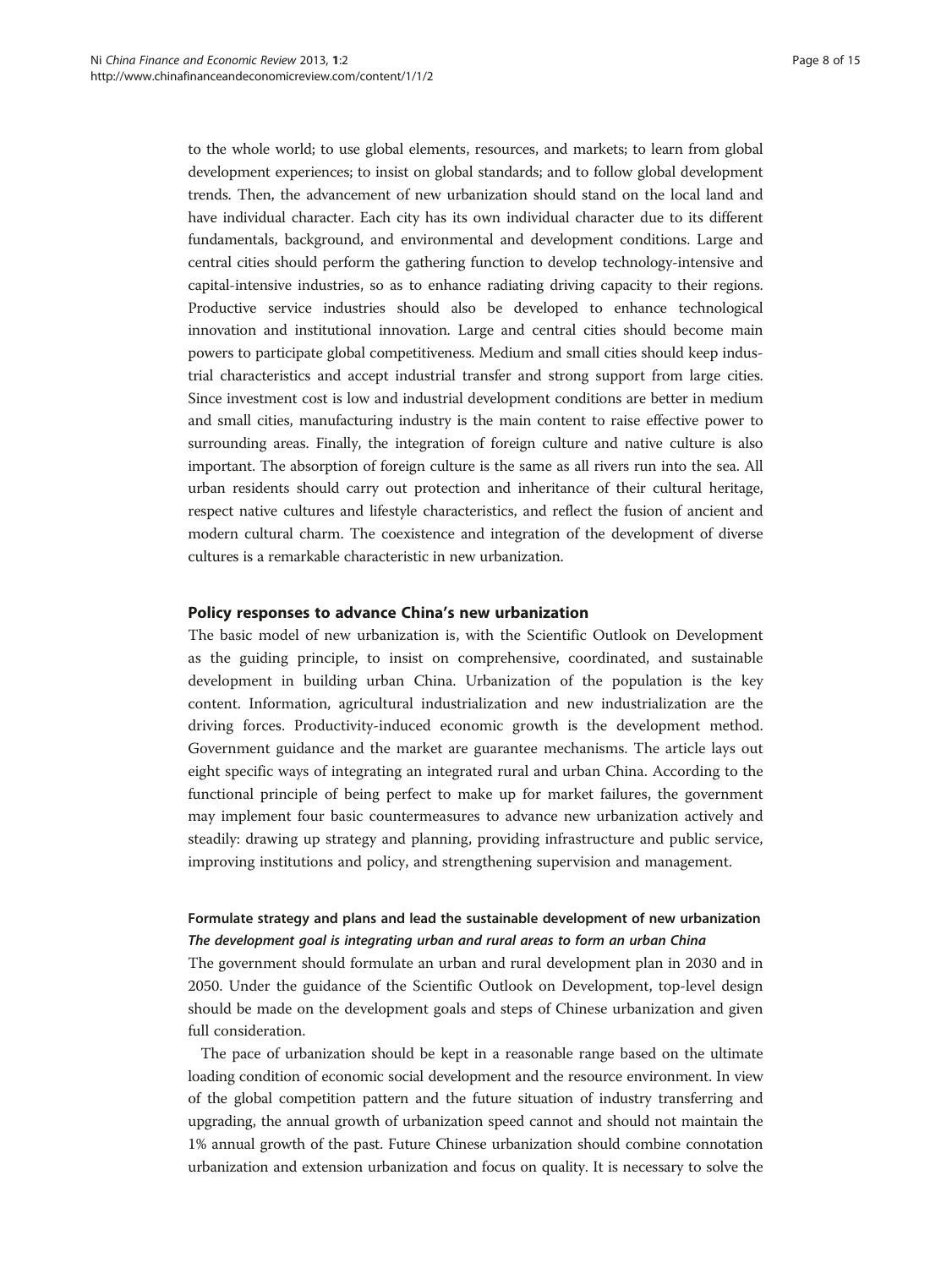problem of the partial urbanization of 160 million people and to continue to fight to resolve the urbanization of 360 million new people.

The total scale and level of the urban population The total population from 2030 to 2050 is estimated to stay at around 1.4 billion. The population space distribution will be 25% living in rural areas, 25% in small towns, 25% in medium cities, and 25% in metropolises (Jian and Huang [2010\)](#page-14-0). The urbanization level will be 75% on average (80% in the east, 70% in central regions, and 60% in the west). The total urban population will reach 860 million in 2030 and 1.06 billion in 2050.

Construction land and level of urbanization The construction land for urbanization is 65% of non-farming construction land. Total non-farming construction land is 160,000  $\text{km}^2$ ; non-farming construction land in urban areas is 100,000  $\text{km}^2$ , with large cities at 15%, medium and small cities at 20%, small towns at 30%, and rural areas at 35%. The standard of population density is  $10,000/km^2$ .

Urban scale system Cities are concentration points for national resources and fountainheads of economic development, as well as centers for national innovation and enrichment. The number of cities is around 1,000 and small towns 20,000 in 2030 and 2050. The urban space layout, which includes super cities, large cities, middle cities, small cities, small towns, and resident settlements, is rational and coordinated. First, the advanced techniques and methods of transportation and communication are used to develop a number of large and super large cities by rational planning. Both expanding large city scale and raising city quality are important to be growth poles and power sources. Second, a number of small cities, which are regional centers, are extended to medium cities to enhance driving power. The central government should support the development of medium cities. Third, the functions and management level of small cities should be improved. Fourth, small towns have special functions to connect urban areas with rural area. It is urgent to adjust the distribution of small towns.

Urban function system In the view of urban functions, urban functions will tend toward multiple levels. Chinese cities will bean open system in the future: one global top city, 3 to 5 global cities, about 15 international cities, 30 to 50 national cities, and about 1,000 regional cities. Hong Kong, Shanghai, etc., will have concentrated high-end service industries and high-tech manufacturing. Research and design centers of industrial process and brand marketing will be developed dramatically to form a top city and a center of global economic control and management. Some cities being international cities will play professional functions to provide international services. Others being national cities or regional cities will play a comprehensive function to provide services and management for national or regional areas.

Urban space layout In the future, a lot of Chinese cities and towns will be distributed regularly to form urban clusters or urban ribbons, showing three structures: spot, line, and centralized area. The layout of the three structures will be connected with a modern transportation network. Cities will be the heart and vast rural areas the body.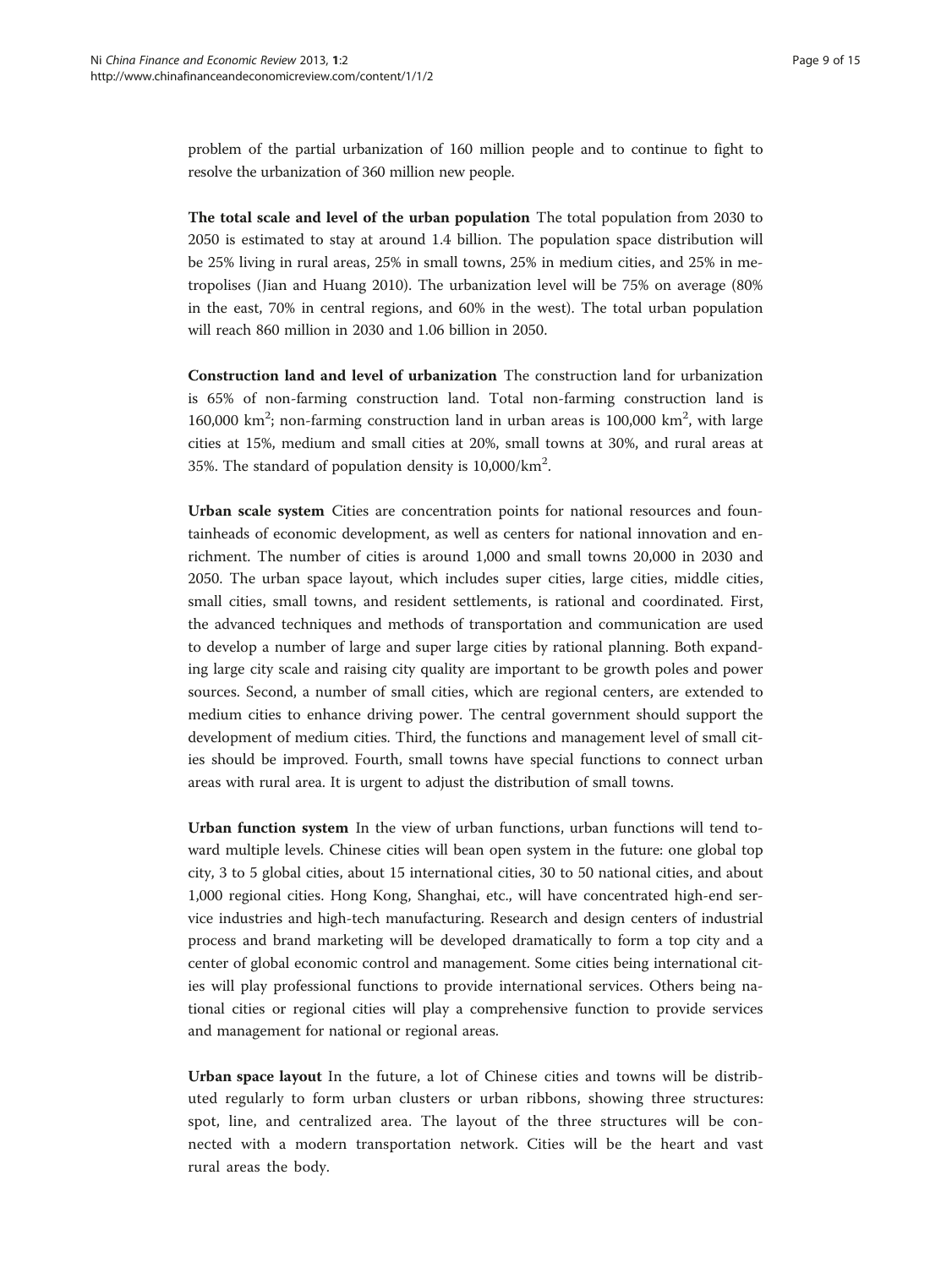First, in the national space layout: in eastern China, the construction of centralized areas is principle and combination of spots and lines is secondary. There are superior locations, a suitable environment, and dense population. It is easy to develop first, with transfer and upgrading, facing the world and participating in competition. In central and northeast China, the construction of lines is principle and combination of spots and centralized areas is secondary. The area is resource-rich and population is dense. The development of incentive policies will attract talent and industry to transfer here. The rise of central China and the revitalization of the northeast will be carried out. It is important to enhance conservation of resources and environment protection. In west China, there is with much land and few people. The construction of spots will be principle and combination of lines and centralized areas will be secondary. The implementation of the western development policy is ongoing. It is important to enhance environmental protection and ecological restoration.

Second, in the regional space layout: it will be crucial to take advantage of the scale economy and the external economy to push forward the integration of urban and rural areas and avoid malignant competition. Urban clusters will be formed with rational industrial distribution, favorable cooperation, a closely connected economy, as well as inside gathering and outside expanding functions. The aid of border areas is necessary.

Third, in the urban and rural space layout: clusters and networks of cities and towns will be built to benefit the integration of urban and rural areas, favorable cooperation, mutual benefit, win-win, and external economy. Compact cities will be built to reduce the spread and expansion of construction land. By building new rural areas and canceling and merging settlements, the new face of rural areas will appear and land will be used centrally to ensure farmland.

### Development pace: two steps to achieve the ideal goal of urbanization

First step. in 2020, the urbanization rate will be over 60% and the three-dimensional structure will change to a two-dimensional structure. The comparatively perfect urban/rural infrastructure will be basically constructed. In urban areas, basic equal public services will be provided to everyone and income will also be the same for everyone. In rural areas, infrastructure, public services, and income will be improved gradually.

Second step: in 2040, the urbanization rate will be over 75% and urban and rural twodimensional structure will change to a one-dimensional structure. Perfect urban/rural infrastructure will have been built. Incomes and equal public services in rural areas will be the same as in urban areas.

# Provide infrastructure and public services to support the healthy development of new urbanization

# Infrastructure: gradually realize the integration urban and rural infrastructure and the national integration of infrastructure

Build a nationally integrated infrastructure network According to the layout of national urban and rural areas and the distribution of cities, national transportation, communications, and information infrastructure network systems, which are fast, high efficient, convenient, and low cost, are constructed and improved by the help of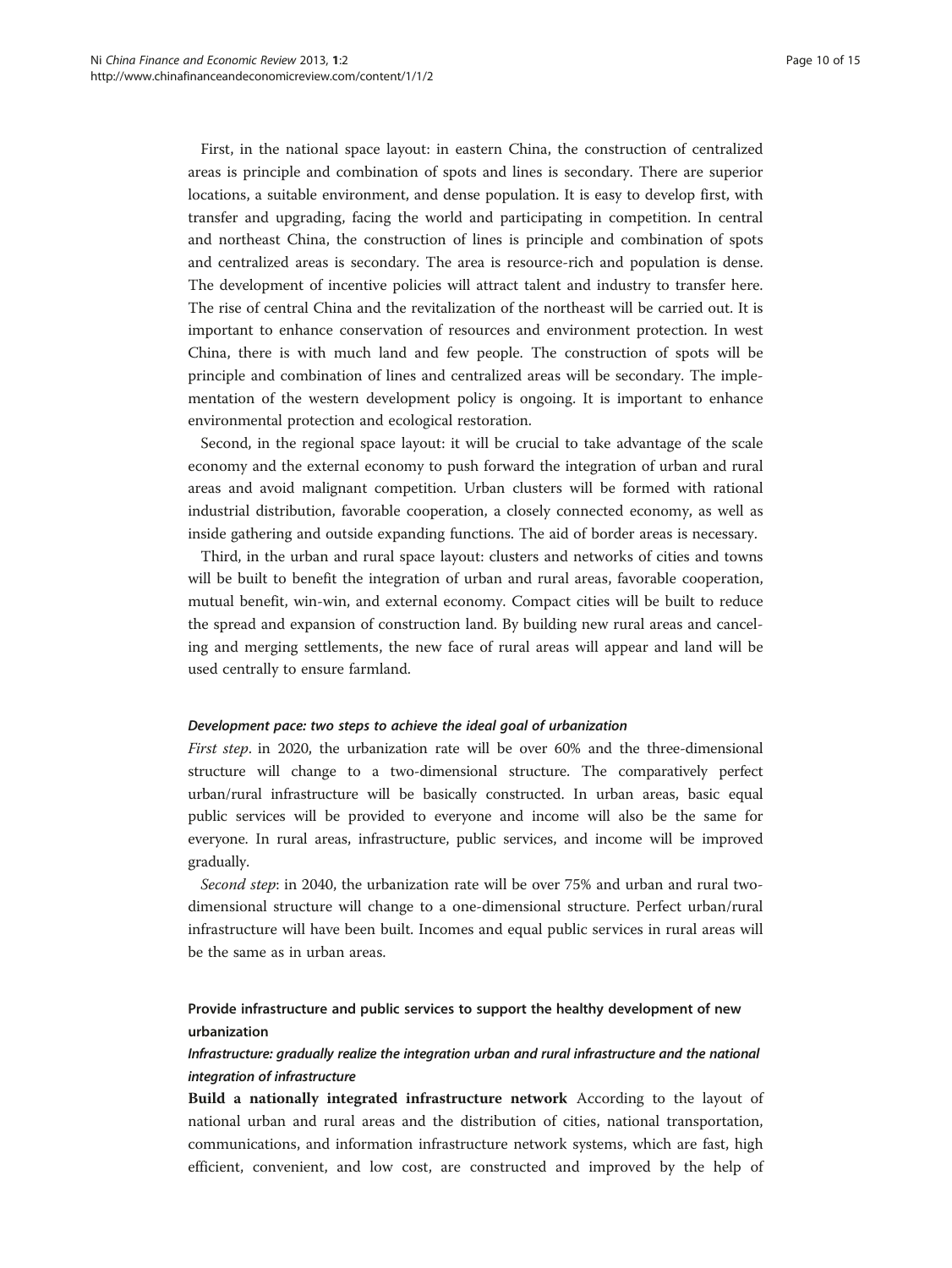advanced science and technology, so that resources, people, and information can move freely among regions, cities, and urban and rural areas.

Improve regional integration of the infrastructure network Further accelerate the construction of urban physical infrastructure and intangible service networks so as to improve regional integration of infrastructure networks composed of highway, highspeed railways, channels, transportation pipelines, power transmission, networks, drainage pipe networks, and communication backbones, to decrease commuting distance among cities, and enable resource and information flow to realize the co-construction and co-sharing inside urban clusters and among large urban clusters.

Improve urban and rural integration of infrastructure networks. According to the plan for urban and rural integration, urban infrastructure networks will be extended to rural settlements and edge areas, and rural residents will have the same infrastructure network services as urban residents do.

# Public services: gradually advance equal public services in both urban and rural areas and the nation

On the basis of children education, social insurance, housing, and pension, in that order, farmer labors will gradually receive public services equal to those of urban residents. The employment and job creation system will be improved to raise resident incomes. The urban healthcare system will be improved to expand the coverage of healthcare insurance. The support capacity of affordable housing will be increased and public housing supply is enhanced. Simultaneously, it will be necessary to realize the integration and equality of employment, social insurance, education, healthcare, and other public services among regions and urban/rural areas.

Positive and efficient fiscal and tax, finance, industry will be formulated to aid rural areas, non-urban clusters, and edge areas. Large investment will be focused on infrastructure and public services to avoid the Matthew effect and to reduce the degree of regional tilt.

# Improve supervision and management and promote the smooth development of new urbanization

To realize efficient supervision and management for market entities, it will be necessary first to establish an administrative supervision and management system.

## Build an administrative management framework suited to an urban China

Administrative level will be simplified and the city establishment model will be reformed. To adapt to administrative requirements, by learning from the experiences of advanced countries, the adjustment of administrative divisions and reduction of administrative level should be done quickly. There are 30 provinces, autonomous regions and municipalities as well as 14 cities specifically designated in the national plan. In east or central China, some developed regions with dense populations may set up new municipalities based on regional politics, economy, culture, and history. It is also possible to reduce provincial scale and allow provinces to manage counties directly.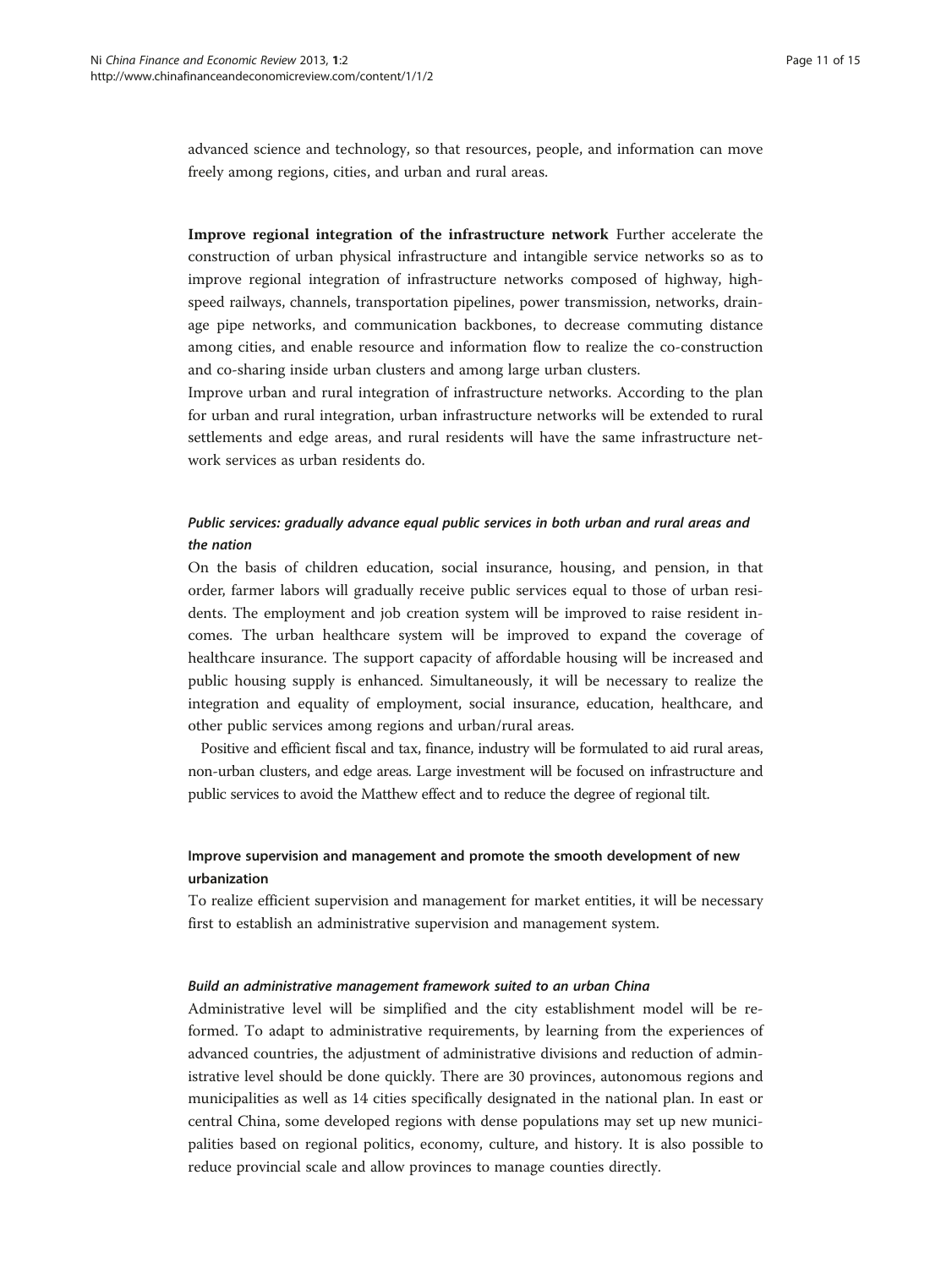#### Build longitudinal intergovernmental relationship of property power and financial power

To define property power and financial power of central and local governments is crucial for making clear the public responsibility and the public authority and making clear the property power and the public expenditure responsibility of all level governments. Since property power is consistent with financial power, the local government is very conscientious in the performance of its duties to promote urban development smoothly. At the same time, departments of the central government invest directly in some cities in poor regions by national projects or by fiscal transfers. The development of project grants from the central government is necessary and may guarantee the development of poor regions.

## To build up the transverse intergovernmental regional coordination mechanism

The regional coordination mechanism will be improved further by setting up regional organization of urban development particularly inside urban clusters. Innovation in the model of public management is created by co-building market and infrastructure, cocoordinating regional industrial planning, and co-constructing transportation networks and information networks.

#### Build up the integration of urban and rural management systems

First, the integration of urban and rural management systems led by cities is built to adapt to a complex economy, society, environment, and foreign connections. The urban management function is improved. Second, the idea of a public management is reformed to push forward the government management of humanization, efficiency, institutions, rewards and punishments, and competition, to raise public service efficiency and quality and to enhance urban competitiveness. Third, non-governmental organizations (NGOs) have developed widely, and a lot can be done by the NGO. Fourth, to enhance urban community construction, the city encourages organizational innovation and management innovation of community management to perform urban community function of politics, self-management, study, and service, to raise the level of selfeducation, and to encourage public participation. Residents can participate in managing the community and express their interest demands. Fifth, to enhance the urban emergency mechanism, cities should set up and improve urban emergency mechanisms, enhance crisis response capacity by institutionalized prevention and management system, and maximize the elimination of all kinds of unexpected events and hidden dangers or reduce the harm to a minimum.

# Improve performance evaluations and accountability

Urban governments should establish a scientific performance appraisal system, formulate a performance evaluation index system, which is guided by the principle of the Scientific Outlook on Development, to show comprehensive, coordinated, and sustainable development. The evaluation index system should exhibit the standard of new urbanization, which includes urban economic development, social development, cultural prosperity, environmental protection, and so on. Evaluation results will reflect government performance and act as the key indicator in the job changes of main urban leaders.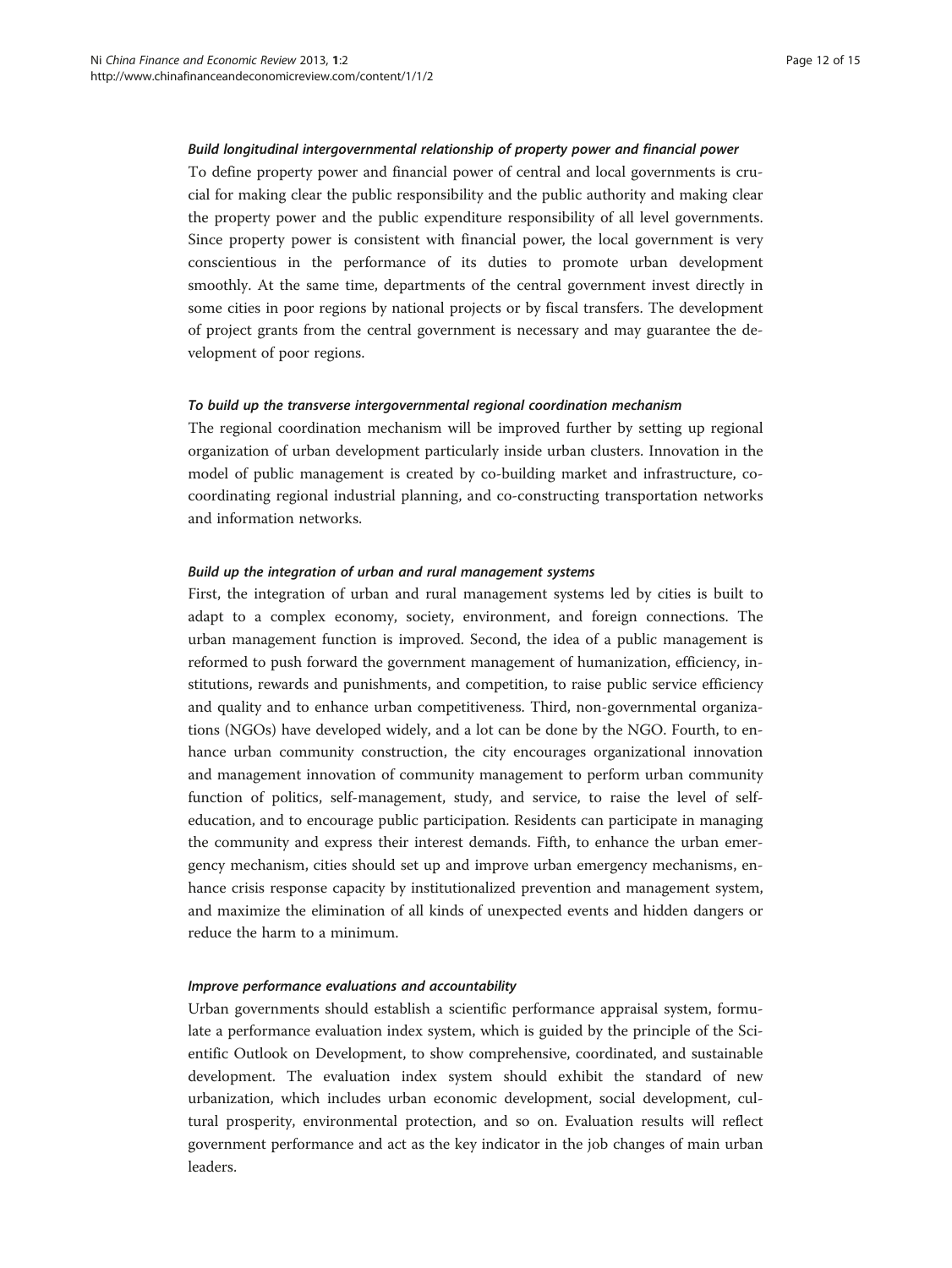#### Redefine the standards of city establishment and related functions

First, revise the Urban–rural Planning Law. Re-clarify the scale and rank of cities on the basis of China's larger population. The standards of city establishment and scale by population size are super large cities, super cities, large cities, medium cities, small cities, and small towns. According to the urban scale, urban functions are decided. It is possible to merge and reduce some cities in western China to reduce management costs. In eastern China, some towns will be changed to cities to improve their functions. Second, formulate and revise relevant laws. By formulating a system of constraining, quantitative, clearly regulate urban resource utilization, environment protection, and the standards of infrastructure and public service based on urban scale.

# Reform of institutions and policy to ensure the healthy development of new urbanization Establish sustainable institutions and policy to guarantee urbanization

Deepen reform of the fiscal and taxation system The central government should establish a longitudinal intergovernmental relationship of property power and financial power, carry out firstly compulsory education funds of national coordination and gradually implement national coordination of social insurance completely or in part. The central government should build up the central and local government fiscal transfer system to support farmers changing to urban residents. It is necessary to set up a cost-sharing system among governments, businesses, and individuals to help migrant workers change to urban residents and further to form a local fiscal and taxation system.

Deepen reform of the land system Establish an integrated urban–rural land system. Rural land ownership belongs to the nation, and farmers have land-use rights. By giving farmers transaction-use rights, there are improved rural land property rights to activate farmers' land assets by promoting land assets stock, farmer shareholders of land stock, and farmer democratic rights. The physical market of rural land property right transfer is justice, openness, and fairness. Land mortgage or sale is possible and land property rights protection system is established. Generally, land use, transaction, and income apportionment system are urban and rural integration, with the same right, same price, and free competition.

Deepen reform of the household registration system Some migrants should become citizens based on conditions of employment, investment, and residency and for migrants who have not yet become registered urban residents, to establish a residential permit system for shared right and responsibilities.

Deepen reform of the employment system Further liberalize the labor market and open all industries to laborers. At the same time, cancel all local policies and regulations that limit rural laborers from moving to cities to ensure that rural labors have an equal right to employment. Cancel the discriminating employment system of the urban labor market to build up a unified employment training system.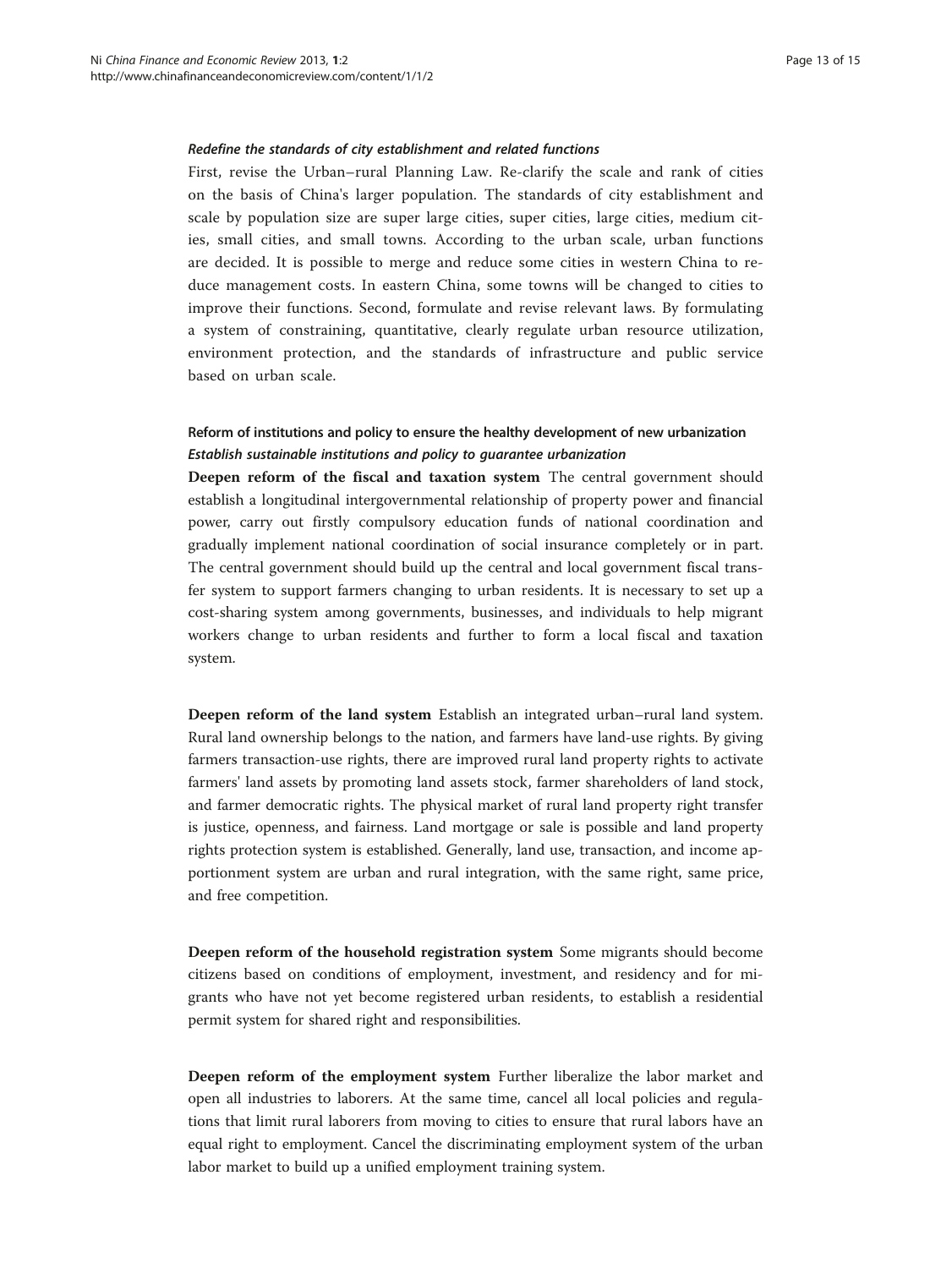Improve the social insurance system First, improve the system to reform social insurance system positively, integrate the urban and rural social insurance systems to change the division of urban and rural areas. Second, the width and breadth of social insurance system should be extended further, including national endowment insurance, unemployment insurance, healthcare insurance, injury insurance, and maternity insurance. Third, form a new social assistance system, in which minimum living security is fundamental, special assistance is supportive, and charity aid is supplemental. Fourth, local social insurance systems should have their own character.

Deepen reform of the financing system Under the guidance of the government fiscal, deepen the reform of the system by actively and innovatively develop direct financing tools mainly in the form of mid- and long-term credit support. Improve the finance system by enhancing institutions and market construction. Diversified financing models include infrastructure securities, infrastructure investment funds, municipal bonds, and private finance.

Establish a long-term mechanism to ensure to the continual development of urbanization Price adjustment mechanism First, by advanced techniques and methods, make sure infrastructure and public services have excludability as much as possible. User-pay service employs gradient-type markup pricing, and use more and pay more, to reduce the burden on the poor population. Second, the market will determine the price of transfer of management right of rural land, the price of collective land transfer into state-owned land in designed construction areas and the price of urban removing and resettlement houses. The role of price adjustment in land use will be fully employed to realize land benefits allocated fairly and reasonably among farmers, urban residents, the government, and businesses in order to promote social harmony and improve land use efficiency.

Ecology compensation system The price leverage effect is crucial in resource conservation and environment protection. It must clarify property rights and make users and polluters pay and ensure internalization of the external cost of economic production and daily life.

Land occupation mechanism Establish an index number of non-agricultural land area occupied per capita in different areas on the basis of the current population and land distribution. At the same time, make vouchers for population and land-use indicators. Each city has the right to decide on accepting a number of farmer laborers and a land-use index number in the light of its capacity. Cities where farmer laborers will move must provide houses, healthcare, and social insurance for farmer laborers and pay land-use index money. Rural areas, in line with population movement, will obtain land-use index money and part of the money will be used to transfer housing land into farmland.

Fundraising mechanism Urban infrastructure construction needs large investment and the return cycle is long. There is a mismatch in the supply and demand of fund maturities. Therefore, develop long-term finance tools, such as long-term credit, fund